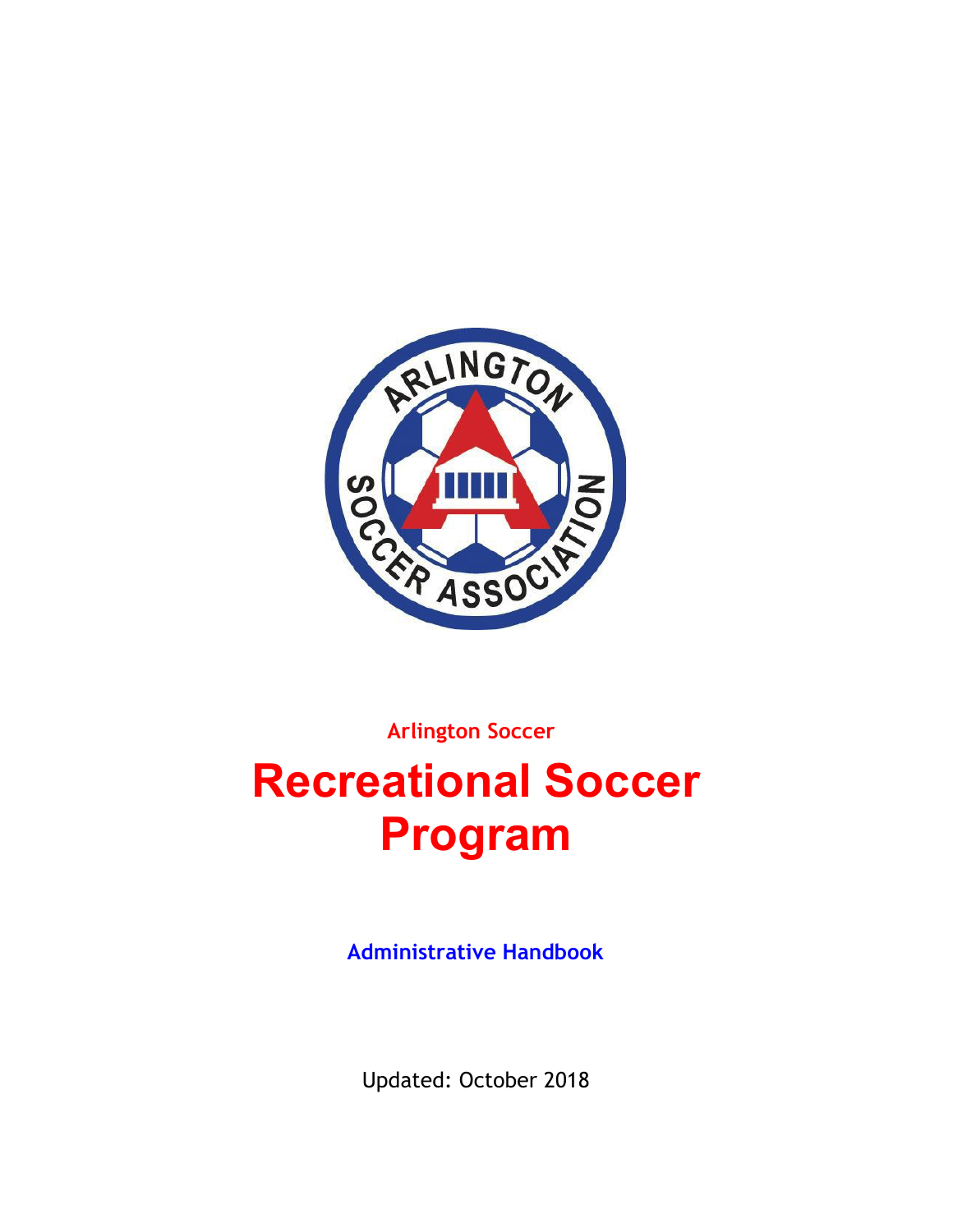#### **GENERAL:**

Arlington Soccer (ARL) is affiliated with the Virginia Youth Soccer Association (VYSA); the United States Youth Soccer Association (USYSA) and the United States Soccer Federation (USSF).

Lack of knowledge of the Arlington Soccer (ARL) rules will not relieve any club, coach, team official, parent or player of a team participating in ARL from the responsibilities and possible penalties herein. All clubs, team officials, coaches, parents, and players, by participating in ARL play, are bound by these rules.

The soccer year shall be comprised of two (2) separate seasons of play; Fall (Sept – Nov) and Spring (March – June).

ARL's Recreational Soccer Program utilizes the child's school grade, with some exceptions, to determine placement of players on to teams; and teams into age groups.

In response to ARL decisions, no individual may employ the aid of any lawyer or the courts of any State or of the United States without first exhausting all available administrative remedies within the body of organized soccer to include ARL, the VYSA, the USYS, and the USSF.

#### **RISK MANAGEMENT:**

ARL regularly participates in risk-management programs, including performing background checks on the coaches/adults that work with the children of ARL.

## **GAME FORMATS:**

ASA utilizes the following game formats:

- Kindergarten group  $-$  4 vs 4 (no goalkeepers)
- $1^{st}$  grade and  $2^{nd}$  grade groups 4 vs 4 (no goalkeepers)
- $3<sup>rd</sup>$  grade and 4<sup>th</sup> grade groups 7 vs. 7 (6 + GK)
- $5<sup>th</sup>$  grade and  $6<sup>th</sup>$  grade groups 9 vs. 9 (8 + GK)
- $7<sup>th</sup>$  grade through  $12<sup>th</sup>$  grade groups 11 vs. 11 (10 + GK)

## **REGISTRATION:**

Each player must register with ARL and be assigned to a member club or team of the association. In no instance shall a player participate in official ARL games or practices or other programs without having completed the applicable registration process. Only players who are on a team's official game roster may participate in an official ARL game or practice.

A player may only be placed on a team's official game roster if the player's registration and financial obligation have been completed prior to all established deadlines.

Team coaches must never allow any unregistered players to participate on their teams, or make promises to parents regarding player placements. All players must go through the ARL registration process and be placed on the appropriate team by ARL/Club personnel.

## **FEES:**

Each player who registers with Arlington Soccer shall pay a "PlayerRegistration Fee" as recommended by the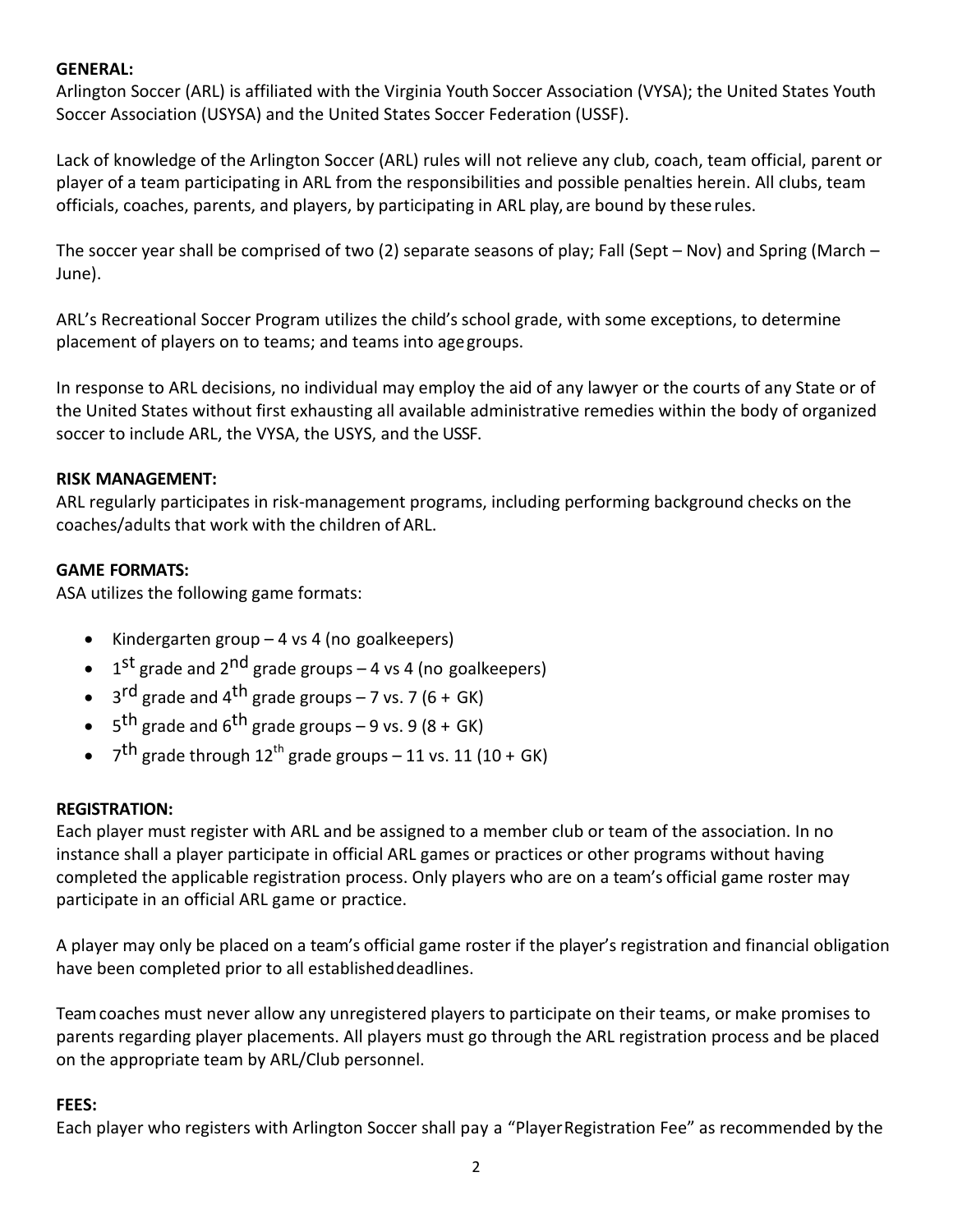Recreational Committee and approved by the ARL Board of Directors.

The Player Registration Fee will not be prorated or reduced for registrations received once the season has begun.

Players may receive financial assistance from ARL if the player's family meets the eligibility requirements and complete the required paperwork.

The ARL Player Registration Fee covers (for Kindergarten through  $8<sup>th</sup>$  grade):

- ARL administration, staff and operation expenses
- Financial aid program
- Referee fees
- An ARL uniform (provided once every 4 seasons)
- VYSA player registration and insurance coverage
- Field preparation, equipment & maintenance
- Team coach background checks
- Arlington County Fee (\$8 per player, per season, for Arlington County and City of Falls Church registrants; \$20 per player, per season, for other non-residents)

The ARL Player Registration Fee covers (for  $9^{th}$  through  $12^{th}$  grade):

- ARL administration, staff and operation expenses
- Financial aid program
- Referee fees
- VYSA player registration and insurance coverage
- Field preparation, equipment & maintenance
- Team coach background checks
- Fall tournament hosted by ARL
- Arlington County Fee (\$8 per player, per season, for Arlington County and City of Falls Church registrants; \$20 per player, per season, for other non-residents)

## **FINANCIAL ASSISTANCE**

Financial assistance to play in ARL is available to those who qualify by completing established procedures.

Players may receive an established amount of financial assistance from ARL if the player's family meets the eligibility requirements and completes the required paperwork.

Players are automatically eligible for financial aid if:

- They are currently enrolled in the free or reduced lunch program at their school
- Their family gets SNAP, WIC, or MEDICAID benefits

## **REFUNDS**

If a player completes the registration process, but is never placed on a team or contacted by a team representative, that player may receive a full refund of the fee paid.

No refunds will be given after the first game of the season, except if a player experiences a season-ending injury. Players experiencing a season-ending injury (proved by providing a signed and dated letter from a doctor stating such) will be granted a pro-rated refund based on the number of games left in the season. Late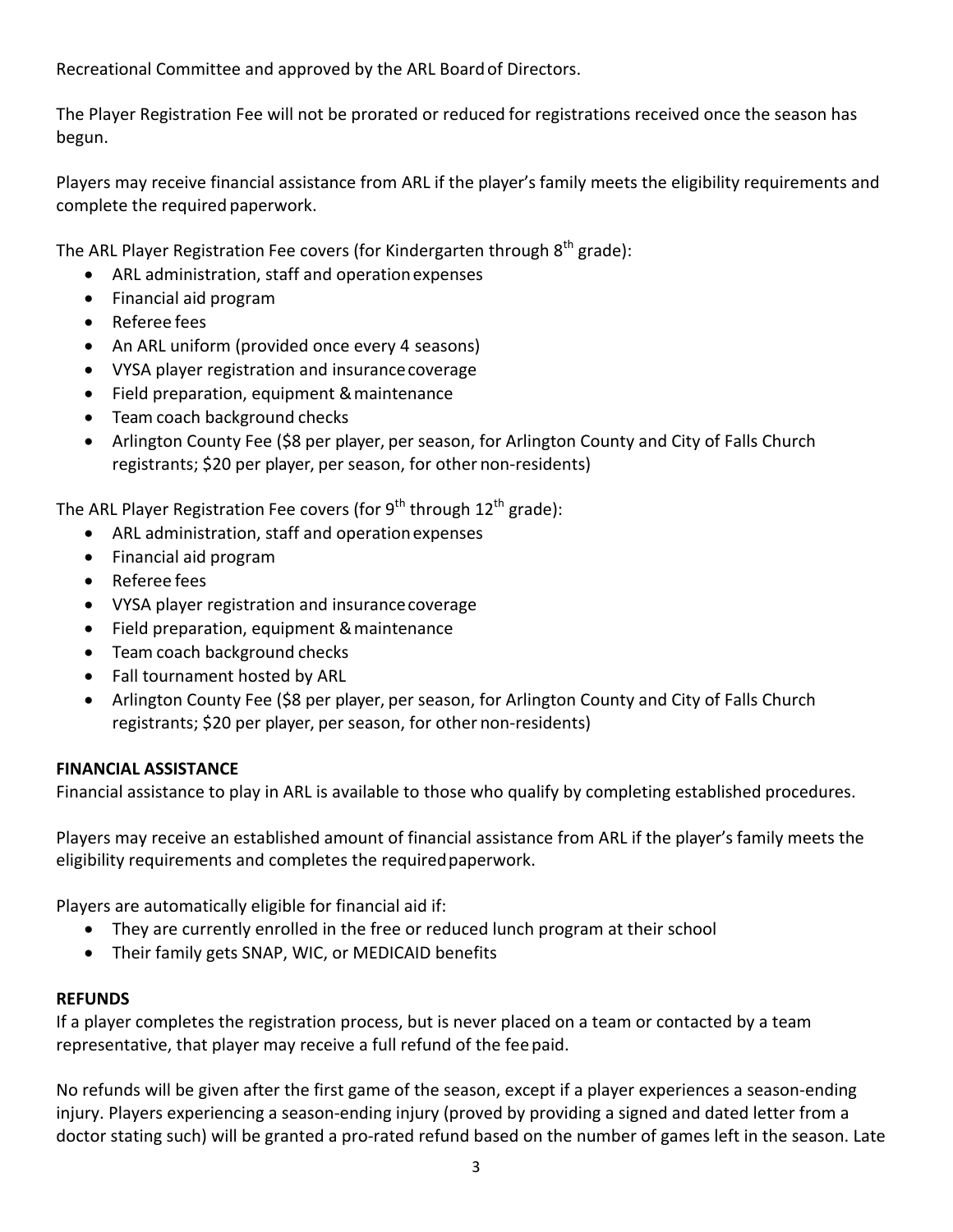fees, if applicable, cannot be refunded due to a season-ending injury. All refunds are subject to a \$5 processing fee to cover the cost of credit card processing fees. While rare, if the weather or some other unavoidable circumstance limits our program in any way, no refunds or other adjustments will be made.

A player can request a refund before the first game of the season, but will be subject to a \$5 processing fee.

All requests for refunds should be submitted to ARL staff and/or the player's Club Manager. ARL Staff will decide on all exceptions to the refund policy and the amount of any refund, based on facts and circumstances.

# **PLAYER ASSIGNMENTS TOASA CLUBS:**

Players registering with ARL in the Kindergarten –  $8<sup>th</sup>$  grade groups, are typically assigned to a member club in accordance with the player's residence in established public elementary school districts or attendance at an Arlingtonschool.

- Players previously registered with ARL may remain with their assigned club even if their residence changes.
- If a player selects a club outside of the district where the player lives or attends school, the player should be informed of the proper club residential district and encouraged to be assigned to the club having the responsibility for the appropriate district.
- If a player, after being so informed, still desires to be assigned outside their proper district, the ASA may allow the assignment.
- Coaches and clubs may not recruit players from outside their assigned areas.
- Players who register after established deadlines are not guaranteed to be placed with the club or team of their choosing. Placement will be made based on available openings on association-wide teams.

Prior to the established deadlines, registered players will be allocated to their appropriate club for team placement, provided there is space on that club's team(s) in the player's age group. Club Managers will be responsible for forming teams and submitting the number of properly formed teams (see team requirements) to the Assistant Rec Director.

Properly registered players will be available to their appropriate club if that club's team in the player's age group is in need of a player. If the club's team in the player's age group is full, the player will be assigned to the most appropriate club/team that is in need of aplayer.

If a team has not reached the maximum roster size, a player may be assigned to that team. The team coach and/or Club Manager may not refuse the addition of a player if the team has open roster spots, as determined by ARL approved team size guidelines.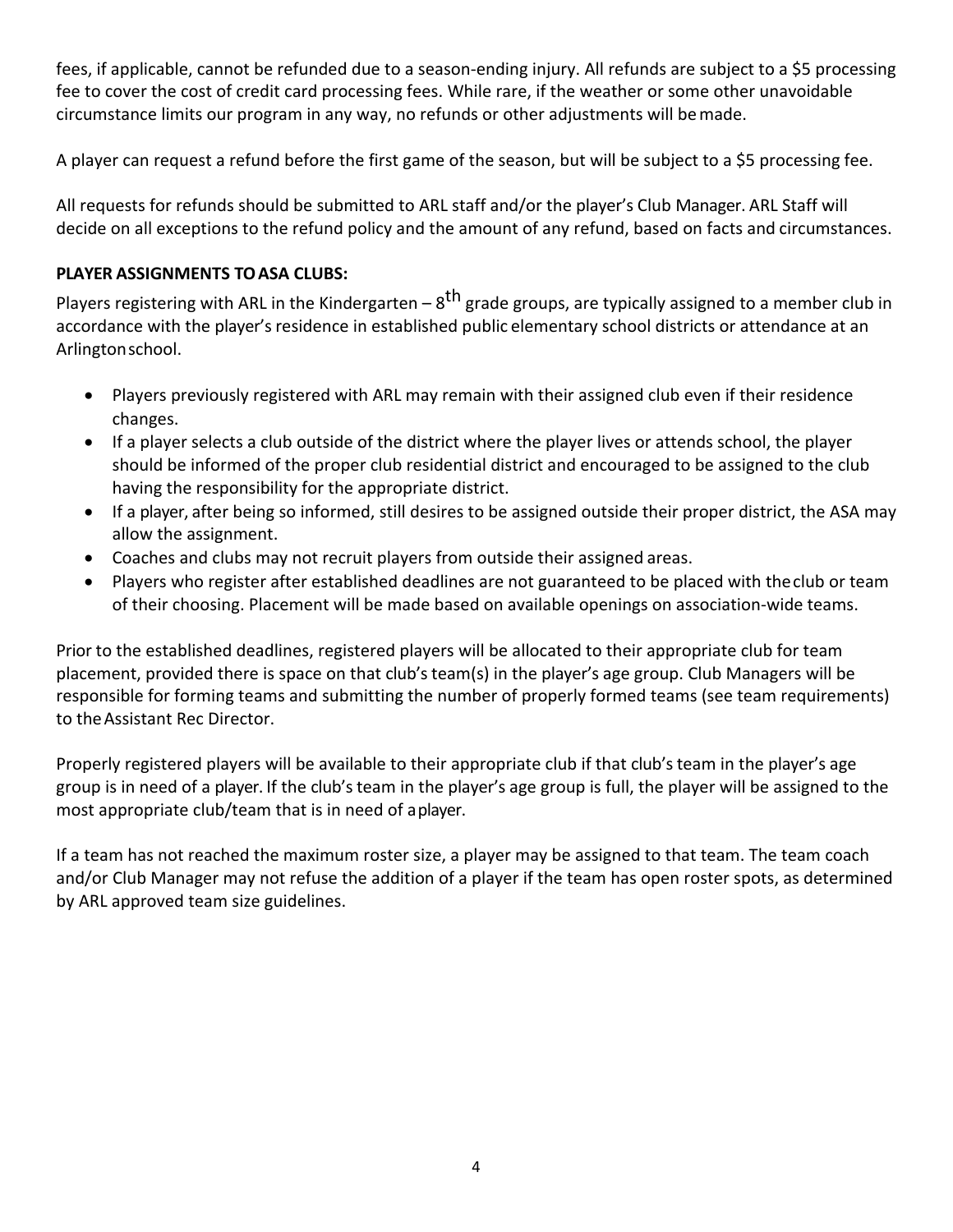#### **AGE GROUP PLACEMENT OF PLAYERS:**

All players, once registered and assigned to a club, should be placed on a team in their appropriate group, according to the player's current school grade.

No player will be permitted to play-up **with the exception** of players who are out of sync with other students their age (i.e.: due to repeating or skipping a year or more of school); that player may elect to play with either of the appropriate grades.

#### **TEAM FORMATION:**

Each season, Club Managers will be responsible for forming teams in each age group and submitting these teams to the Assistant Recreational Director (ARD) prior to the established Team Formation Date.

A player may only be placed on a team's official game roster if the player's registration and financial obligation have been completed prior to all established deadlines.

A player may only be placed on the roster of one (1) ARL Recreational team. A player may be registered and rostered with a select team and a Recreational team; in accordance with ASA rules *(see* select *player rule).* 

Before a team can be submitted to the ARD to be placed in the schedule, the team must meet established criteria. These criteria are:

- Each team must contain a minimum number of properly registered and rostered players. The minimum number of players for a team to be viable is the number of players needed to field a full side at the age group they are playing in. For example, a  $3^{rd}$  grade team needs seven (7) players to be viable.
- Each team must contain a contact person (usually the coach) and an email address for that contact person.

The following chart shows current information for each age group: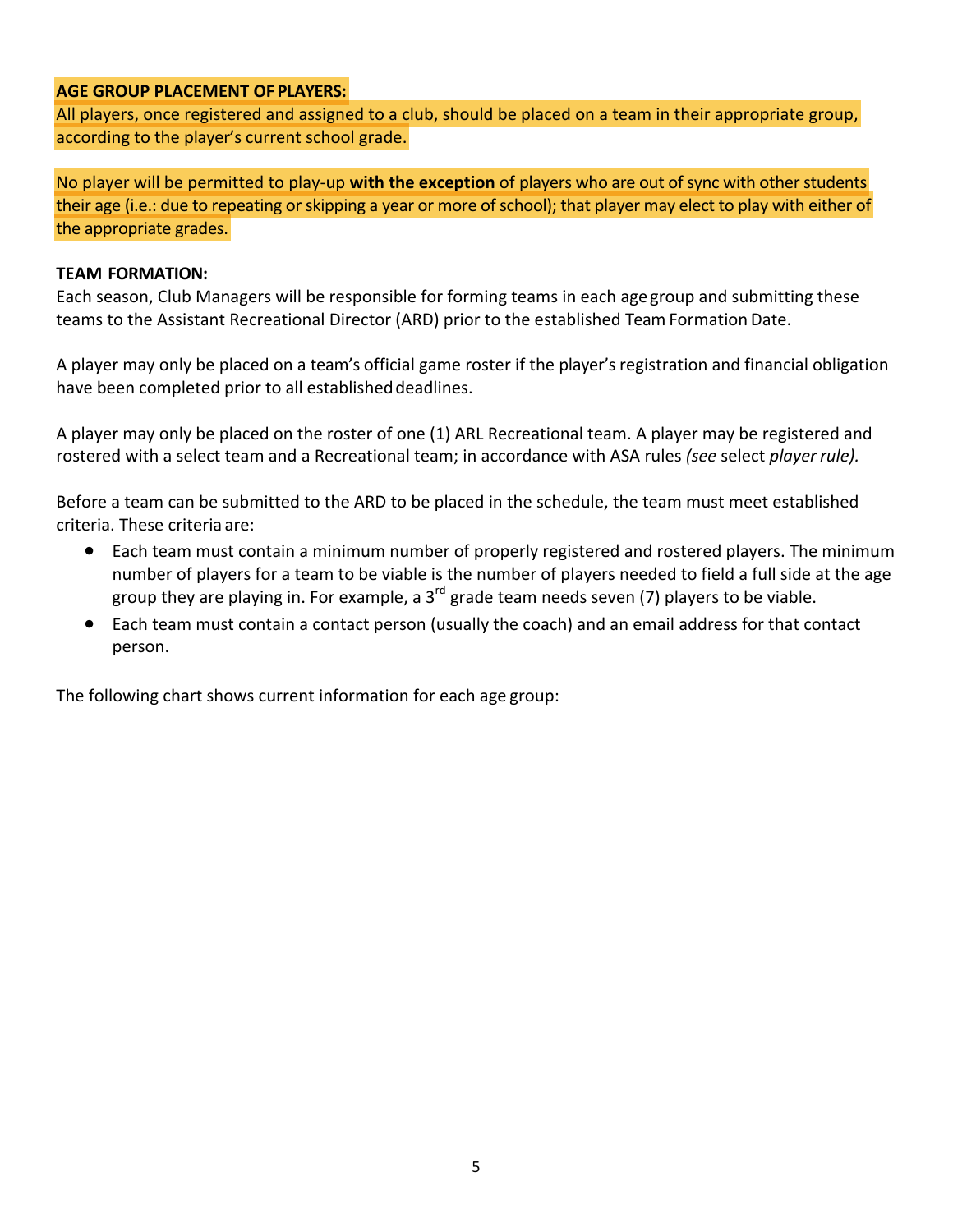| Age<br><b>Group</b>      | Game<br>Format     | <b>Team</b><br>Size* | <b>Team</b><br>$Cap**$ | <b>Restart</b><br>from<br><b>Sideline</b> | Game<br>Length<br>(mins) | Min # of<br><b>Player</b><br>to Start | <b>Field</b><br>Size*** | <b>Ball Size</b> | <b>Referee</b> | <b>Offside</b> | <b>Free</b><br><b>Kicks</b> | <b>Report</b><br><b>Scores</b> | <b>Select</b><br><b>Players</b><br><b>Allowed?</b> |
|--------------------------|--------------------|----------------------|------------------------|-------------------------------------------|--------------------------|---------------------------------------|-------------------------|------------------|----------------|----------------|-----------------------------|--------------------------------|----------------------------------------------------|
| К                        | 4v4<br>(no GK)     | 8                    | 8                      | Coaches<br>restart with<br>roll-in        | 4x8                      | 3                                     | 30x20                   | 3                | Coaches        | No             | Indirect<br>Only            | No                             | <b>No</b>                                          |
| $\mathbf{1}^{\text{st}}$ | 4v4<br>(no GK)     | 8                    | 8                      | Kick-in                                   | 4x10                     | $\overline{3}$                        | 30x20                   | 3                | Coaches        | No             | Indirect<br>Only            | No                             | $\mathbf{1}$                                       |
| 2 <sup>nd</sup>          | 4v4<br>(no GK)     | 8                    | 8                      | Throw-in<br>(with<br>forgiveness)         | 4x12                     | $\overline{3}$                        | 30x20                   | 3                | 1 Ref          | No             | Indirect<br>Only            | Yes                            | $\mathbf{1}$                                       |
| 3 <sup>rd</sup>          | 7v7<br>$(6+GK)$    | 11                   | 13                     | Throw-in                                  | 2x25                     | 5                                     | 60x40                   | 4                | 1 Ref          | Yes            | Indirect<br>& Direct        | Yes                            | $\overline{2}$                                     |
| 4 <sup>th</sup>          | 7v7<br>$(6+GK)$    | 11                   | 13                     | Throw-in                                  | 2x25                     | 5                                     | 60x40                   | 4                | 1 Ref          | Yes            | Indirect<br>& Direct        | Yes                            | $\overline{2}$                                     |
| 5 <sup>th</sup>          | 9v9<br>$(8+GK)$    | 14                   | 17                     | Throw-in                                  | 2x30                     | 6                                     | 75x47                   | 4                | 1 Ref          | Yes            | Indirect<br>& Direct        | Yes                            | 3                                                  |
| 6 <sup>th</sup>          | 9v9<br>$(8+GK)$    | 14                   | 17                     | Throw-in                                  | 2x30                     | 6                                     | 75x47                   | 4                | 1 Ref          | Yes            | Indirect<br>& Direct        | Yes                            | 3                                                  |
| 7 <sup>th</sup>          | 11v11<br>$(10+GK)$ | 16                   | 21                     | Throw-in                                  | 2x30                     | $\overline{7}$                        | 112x75                  | 5                | 1 Ref          | Yes            | Indirect<br>& Direct        | Yes                            | 4                                                  |
| $8^{\text{th}}$          | 11v11<br>$(10+GK)$ | 16                   | 21                     | Throw-in                                  | 2x30                     | $\overline{7}$                        | 112x75                  | 5                | 1 Ref          | Yes            | Indirect<br>& Direct        | Yes                            | 4                                                  |
| <b>HS</b>                | 11v11<br>$(10+GK)$ | 18                   | $\sim$                 | Throw-in                                  | 2x30                     | $\overline{7}$                        | 112x75                  | 5                | 3 Refs         | Yes            | Indirect<br>& Direct        | Yes                            | 5                                                  |

ASA Recreational Soccer Formats – Fall 2018

\* Teams cannot exceed the team size limit without the permission of the team coach. Managers must receive this approval from the coach before adding any player to the team past the team size limit. Teams under this number of players cannot refuse a player being added to the team.

\*\* Teams cannot exceed this limit except under approval from the Recreational Soccer Director, the Club Manager, and the team's coach.

\*\*\* These are ideal measurements. Some field sizes may vary.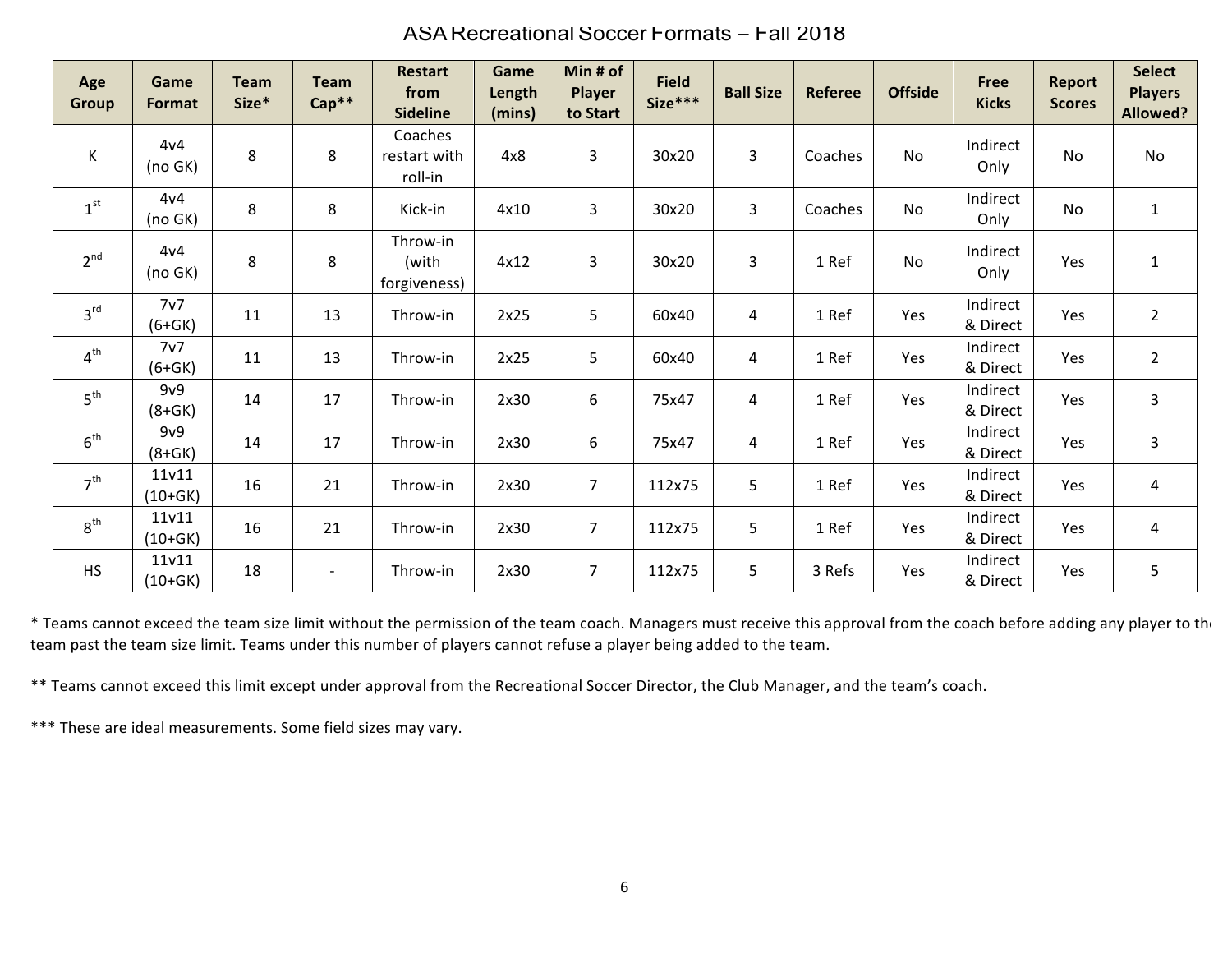For all teams, after the fourth league game has been played, no additional players may be rostered to that team, unless approval has been given by ASA staff.

## **DATE OFELIGIBILITY**:

A player is eligible to participate in an official ARL game or practice only when that player's name appears on the official team roster as generated from the ARL registration system.

Two business days must be allowed between the receipt of a player's complete registration and that player being placed on a team's roster. Typically, complete registrations must be into the ARL office before Wednesday at 5:00pm for a player to be eligible to participate in games that weekend.

# **TEAM ROSTERS:**

Coaches, or persons subbing as coach, are required to always have in their possession at the field of play an official ASA Team Roster showing all eligible players.

For the Kindergarten and  $1^{st}$  grade groups, team coaches will be reminded prior to the season that only properly registered and rostered players may participate in official ASA practices and games. Coaches should have a copy of their team roster at all games.

For the  $2^{nd}$  grade through  $4^{th}$  grade groups, each team's roster will be reviewed by the referee(s) before each game. Prior to the start of each game, each team will provide the game referee(s) with their official ASA game roster. The referee(s) will meet with each team coach, remind the coach that only players whose names are on the roster may participate in that game and compare the number of names on the roster with the number of players ready to participate in the game.

For the  $5<sup>th</sup>$  grade and older groups, the referee will perform a pre-game check-in. This check-in will consist of all the team's players standing in front of the referee. The referee will read off each name on the roster. As a player's name is read, that player steps behind the referee. Only those players whose name appears on the roster may participate in that game. Players deemed ineligible to play due to the referee's review must sit out of that game.

All players who are rostered with a travel team or in the ARL developmental program must be identified as such on the ASA team roster.

If a team does not have a roster at a game, the game may continue with the following actions taken:

- The referee will mention in the game report the team(s) that did not have a roster.
- The coaches involved in the game, in addition to reporting the game score, will report in an email or phone call to the ARD, that a team did not have a roster.
- The ASA, upon receipt of a report that a team did not have a roster, will contact the team and the appropriate Club Manager to inform them of the rule and stress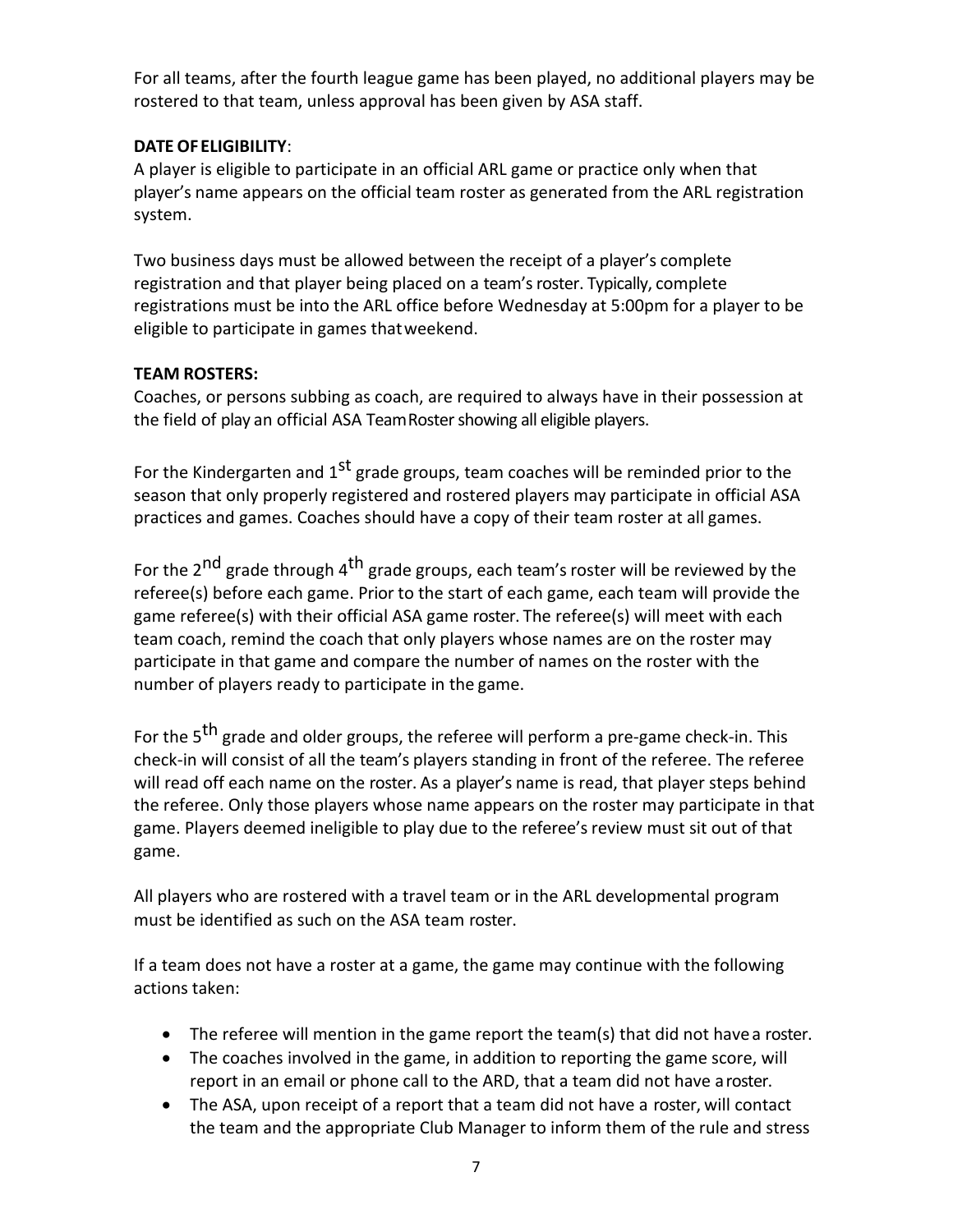compliance.

• Upon further review, the game may be declared a forfeit by the Rules and Discipline Committee for non-compliance, with the results ofthe game reflecting the forfeit.

Referees will allow for a 10 minute grace period to allow a team to get up to the minimum number of players to start a game and avoid a forfeit. The game clock will start on time, and the amount of time needed for the grace period will be subtracted from the first half of the game. Prior to its start, if a game is declared a forfeit, regardless of reason, it may only be played as an unofficial scrimmage. In a scrimmage, the following conditions will be in effect:

- The referee is encouraged, but not required, to stay depending on numbers.
- ARL does not sanction the game and relinquishes all liability.
- ARL-registered players allowed by the coaches may participate.
- Players who are not registered with ARL may not participate.
- The game must finish in the originally allotted time.
- The score of the game will not be recorded or counted in the divisional standings.

The score of a forfeited game will be reported as  $4 - 0$ , in favor of the team that is in compliance. If both teams are in noncompliance, the game will be declared a forfeit, with the score reported as  $0 - 0$ , but with neither team receiving the points.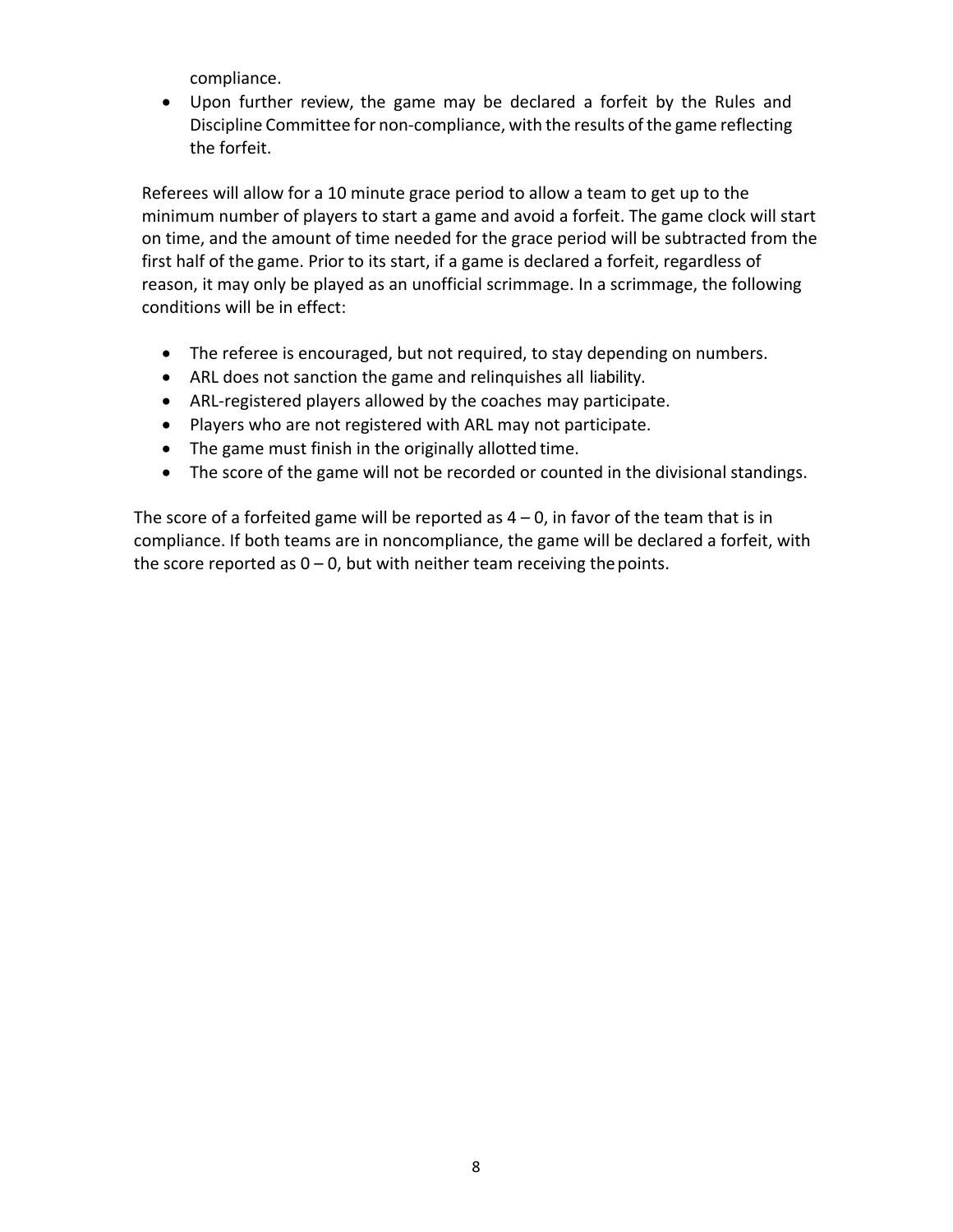#### **SELECT PLAYERS ON ASARECREATIONALTEAMS:**

For purposes of the ASA rules, a select player is rostered:

• On a travel team - (by VYSA definition; regardless of gender, age or location)

For the purposes of an upcoming season, a player's select status is determined as of that season's Team Formation Date.

The maximum number of select players that a Recreational team in an agegroup may have on its roster is listed below. This number is currently in a 'phase down' as adopted by the Recreational Committee, scheduled to conclude the Fall of 2020:

**# of Select Players Allowed**

| Grade          | Format         | <b>Team</b><br><b>Size</b> | Fall '17       | Fall '18       | Fall '19       | Fall '20       |  |  |  |  |  |
|----------------|----------------|----------------------------|----------------|----------------|----------------|----------------|--|--|--|--|--|
| K              | 4v4            | 8                          | 0              | 0              | 0              | O              |  |  |  |  |  |
| 1              | 4v4            | 8                          | 0              |                | 1              | 1              |  |  |  |  |  |
| $\overline{2}$ | 4v4            | 8                          | 1              |                | 1              | 1              |  |  |  |  |  |
| 3              | 7 <sub>v</sub> | 10                         | $\overline{2}$ | 2              | 2              | 2              |  |  |  |  |  |
| 4              | 7 <sub>v</sub> | 10                         | 3              | $\overline{2}$ | 2              | 2              |  |  |  |  |  |
| 5              | 9v9            | 12                         | 3              | 3              | $\overline{2}$ | 2              |  |  |  |  |  |
| 6              | 9v9            | 12                         | 4              | 3              | 3              | $\overline{2}$ |  |  |  |  |  |
| 7              | 11v11          | 16                         | 4              | 4              | 3              | 3              |  |  |  |  |  |
| 8              | 11v11          | 16                         | 5              | $\overline{4}$ | 4              | 3              |  |  |  |  |  |
| <b>HS</b>      | 11v11          | $16+$                      | 5              | 5              | <b>TBD</b>     | <b>TBD</b>     |  |  |  |  |  |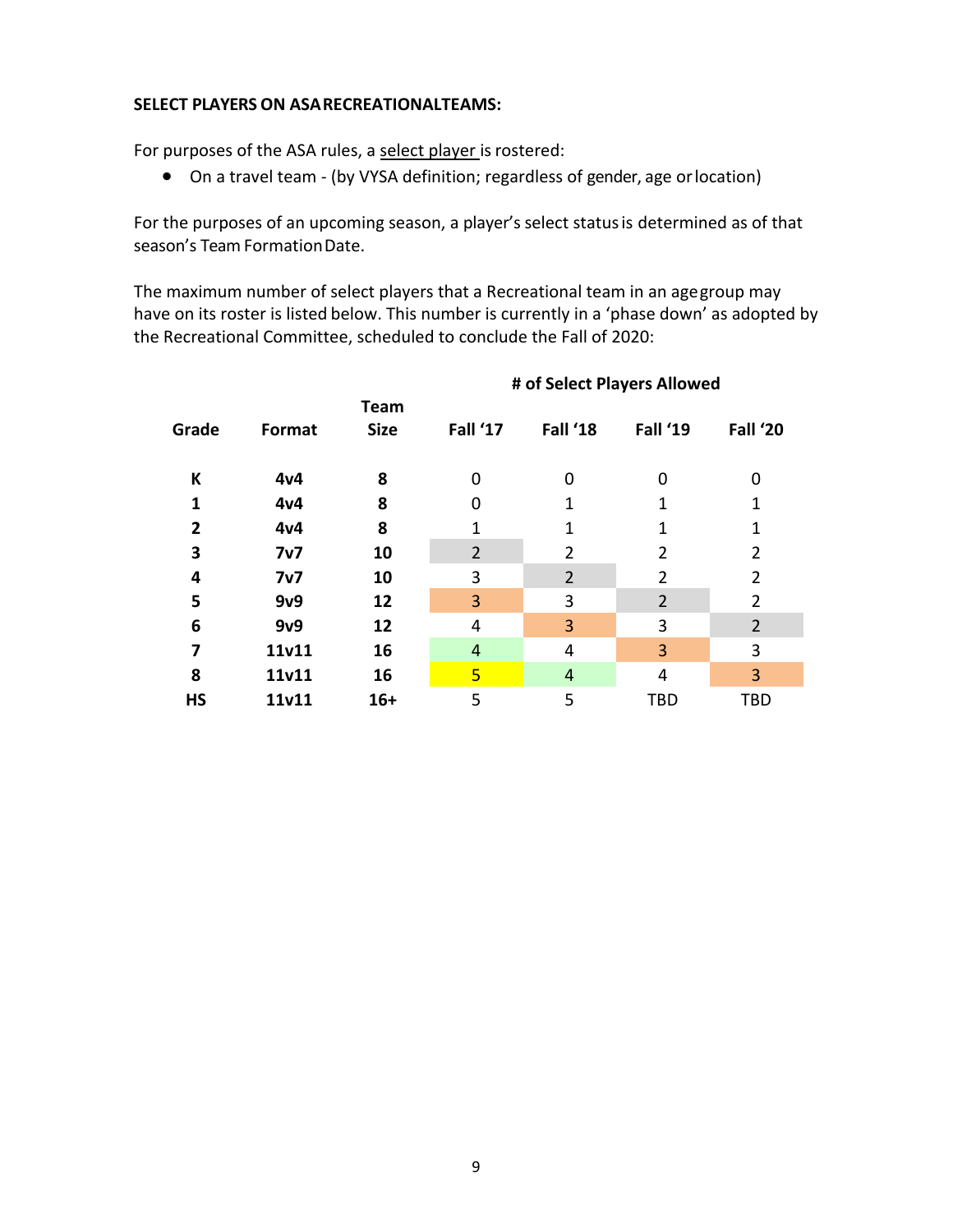#### **GAME PROCEDURES:**

Before each game:

- Coaches should introduce themselves to the referee/other coaches and confirm that the players on their team comply with ARL policies.
- Coaches should discuss with the referee/other coaches any ARL playing rule that may be different from a rule of another league.
- In the  $2^{nd}$  grade and older groups, provide an official team roster for the referee to review.
- In the  $5^{th} 12^{th}$  grade groups, assist the referee with the pre-game check- in.

After each game:

- Coaches should thank the referee/other coaches and give any praise deserved.
- Report the score of the game  $(2^{nd}$  grade and older), as well as submit a review of the opposing coach, players, and parents through the score reporting software.
- **•** If there were any **outstanding** behavioral issues surrounding an opposing coach, parents, or players, please report directly to your club manager. Contact info can be found on ASA's website.

## **PLAYING TIME:**

For the purpose of fostering the good of soccer and the development of all ARL players; all field players will play a roughly equal amount as all other field players in every scheduled game. Any disciplinary issues, for which a coach may wish to restrict playing time below what would be considered equal playing time, must be discussed and approved in advance with the ARL Recreational Soccer Commissioner.

It is also recommended that players be rotated through and allowed to play all the positions on the field during the course of the season.

## **USE OF INELIGIBLE PLAYER:**

If a team is found to have used an ineligible player, as determined by ARL staff, the Recreational Committee or their representatives, the penalty will be forfeiture of all games in which the ineligible player participated, with the results of the game reflecting the forfeit. Additional penalties, including sanctions against the player, coach and or member club may be imposed by ARL staff, the ARL Recreational Committee, ASABoard of Directors, and/ or their established subgroups.

The ARL Recreational Committee, on its own motion in the absence of a proper protest, may find a team to have used an ineligible player and may assess such penalty as it deems appropriate.

## **AGE GROUP PLACEMENT OFTEAMS:**

Requests for exemptions to the team placement policy must be submitted by the Club Manager, in writing (email is accepted) to the ARL Recreational Soccer Commissioner at least three (3) days prior to the Team Formation Date. The Recreational Soccer Director must respond to the Club Manager before the Team Formation Date. Typically, the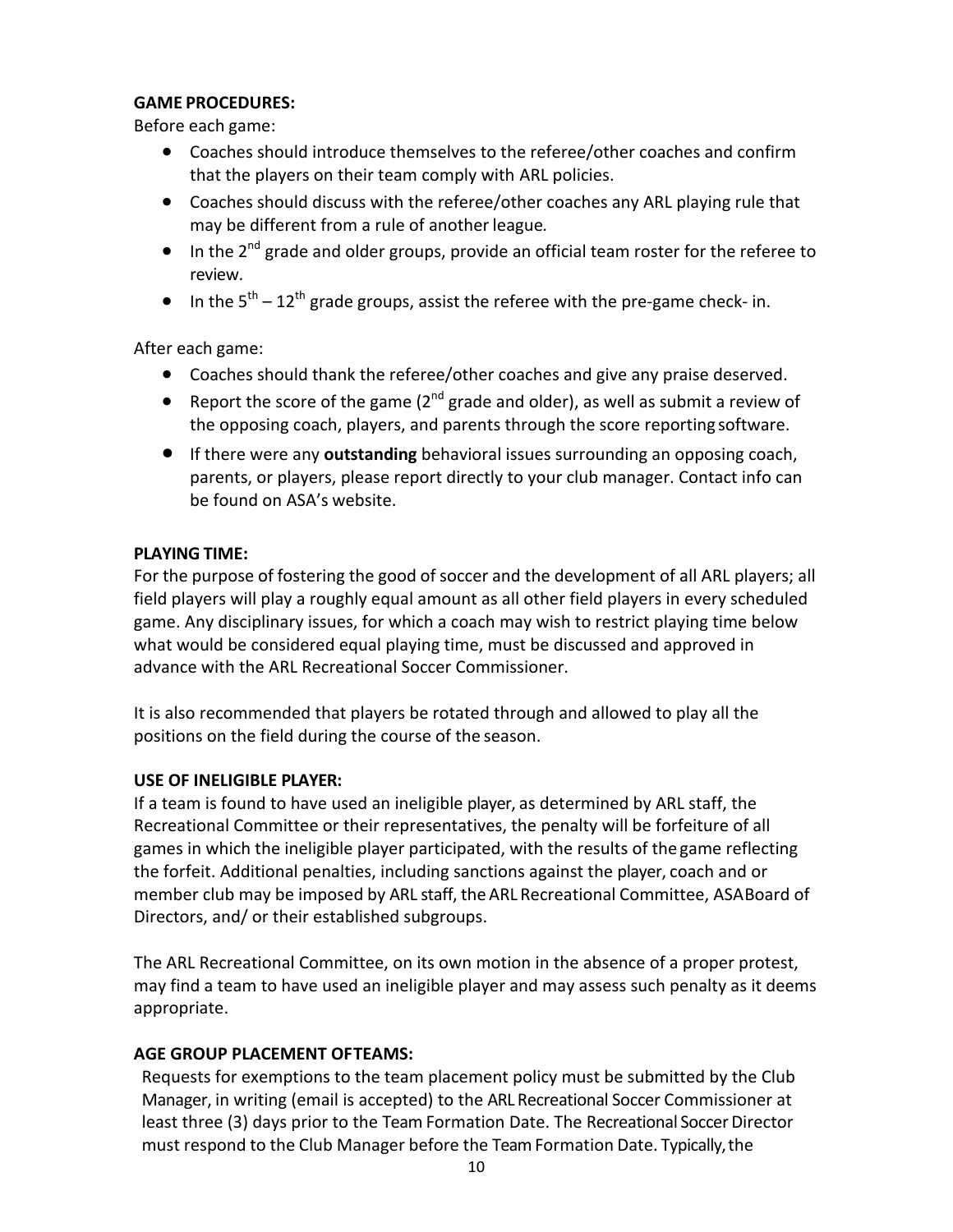decision on a request will be based on whether the team's developmental needs are not being met by playing in its correct age group and how each player on the team will be affected.

Permission for a team to participate in an age group outside the team's appropriate age group is for one (1) season and, if desired, must be re- submitted for approval at the beginning each season.

# **DIVISIONALMAKEUP:**

The purpose of placing teams into divisions is to:

- In the Kindergarten  $2^{nd}$  grade groups; to group teams together to make game schedules. Kindergarten divisions will be given random animal names, and  $1<sup>st</sup>/2<sup>nd</sup>$ grade divisions will be given different colors. The divisions will be formed at random by the ARD.
- In the **spring** 2<sup>nd</sup> grade season, and both seasons of the 3<sup>rd</sup> grade and older groups: to schedule teams with similar skills to compete against each other. Divisions will be numbered as 1, 2, 3 etc, except  $2^{nd}$  grade which will continue to use colors.

Prior to each season, for each age group, divisions will be formed by the ARD. The teams and number of teams in a division may change from season to season. The total number of teams in an age group, and the appropriate grouping of those teams, will determine the total number of divisions needed in each age group.

Prior to each season, teams will be placed in the appropriate division.

In the spring  $2^{nd}$  grade season and both seasons for  $3^{rd}$  grade and older groups, the results from the previous season will be used to assist with the team placement for the coming season.

In the  $2^{nd}$  grade group, in the fall and spring seasons, game scores will be reported (but not published), using the established score reporting procedures, for the sole purpose of properly placing teams for the next season.

Club Managers must inform the ARD regarding teams who have changed names between seasons. These teams will be held to the established criteria to determine if it is considered a new team or a returning team.

The ARD and the Club Managers will ultimately determine the placement of all teams. After the Team Formation Date, the ARD will place all teams into divisions.

These divisions will be formed randomly for the Kindergarten and  $1<sup>st</sup>$  grade groups; formed randomly for the  $2^{nd}$  grade Fall season; formed based on the  $\frac{1}{2}$  previous season's results for the 2<sup>nd</sup> grade Spring season, and formed based on the previous season's results for the  $3<sup>rd</sup>$  grade and older age groups.

Once divisions are formed, the Club Managers will review the divisions to confirm their teams' placement. After this review, the game schedule for each division will be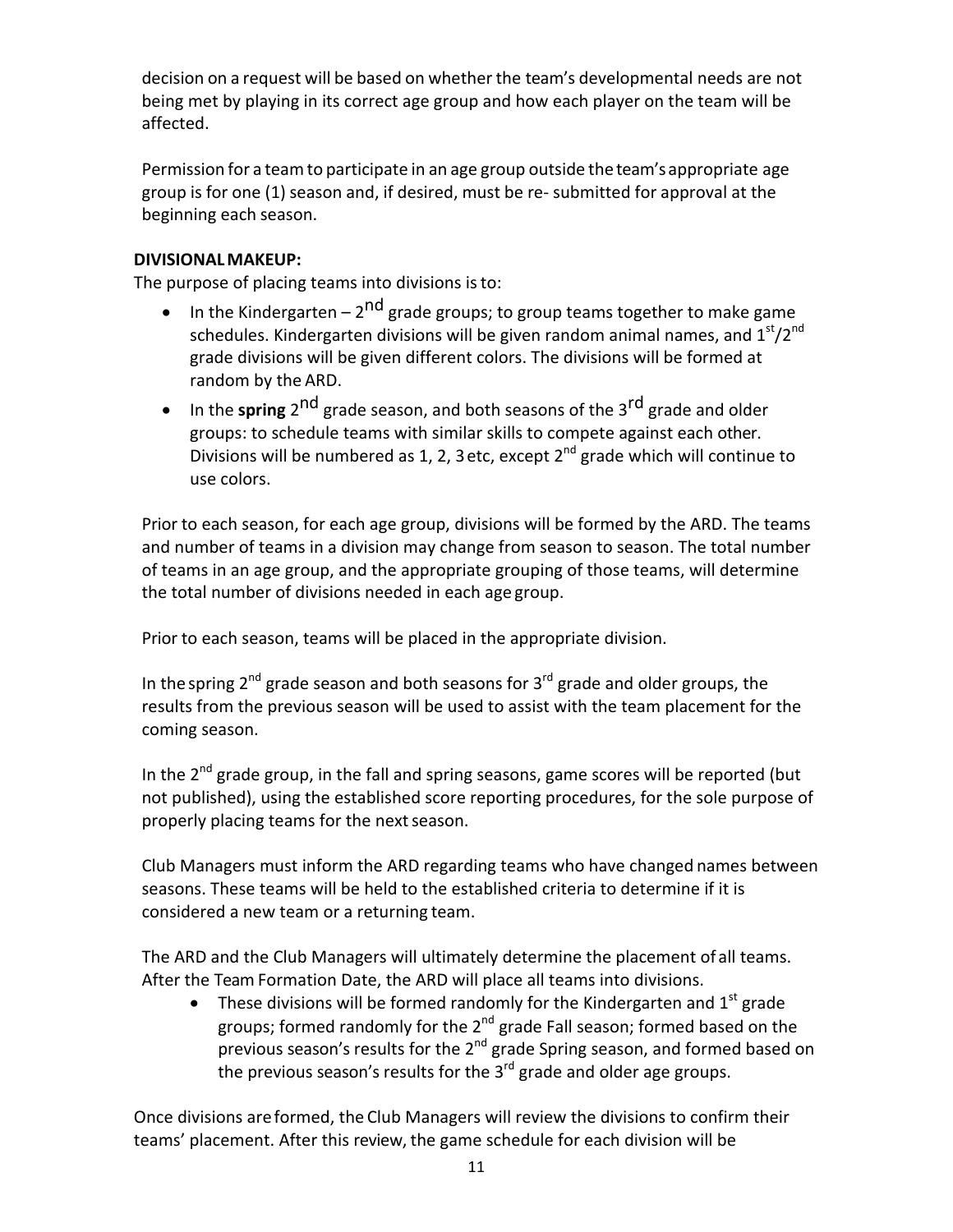formulated. Once the game schedule is completed, teams will not be moved from a division during that season.

In general, teams who have more than 75% of the players from last season's roster will be considered a returning team and should be held to that team's results from the previous season.

Teams who have less than 75% of the players from the last season's roster will be considered a new team and should not be held to that team's results from the previous team.

Club Managers must inform the ARD of the changes in these teams and consult the ARD in regard to the appropriate placement of these teams.

All new teams will be placed in the appropriate division based on input from the team's Club Manager and the team's coach.

Divisions for kindergarten generally will be formed with eight teams, but can range from 6 to 10 teams based on the total number of teams in the specific age group.

Forming divisions with an even number of teams is desirable; as it provides each team with an opponent each weekend.

Divisions for  $1^{st}$  grade through high school will be formed with a minimum of four (4) teams and a maximum of team (10) teams.

The number of teams in a division will determine the schedule of play for that division in the  $2^{nd}$  grade and older groups, the divisional schedule based on the number of teams is listedbelow:

- $\bullet$  4 Teams each team plays the other teams twice in the season + 2 randomly scheduled games.
- 5 Teams each team plays the other teams twice in theseason.
- 6 Teams each team plays the other teams once in the season + 3 randomly scheduled games.
- $\overline{7}$  Teams each team plays the other teams once in the season + 2 randomly scheduled games.
- 8 Teams each team plays the other teams once in the season + 1 randomly scheduled game.
- 9 Teams each team plays the other teams once in the season.
- 10 or more Teams teams are allocated eight 8 regular season games and will not play all the other teams. Game assignments will be done by means established by the ASA Recreational Committee.

#### **DIVISIONAL STANDINGS:**

In all ASA regular season league games, in all age groups, games that are tied at the end of regulation time will remain a tie game. There will be no overtime.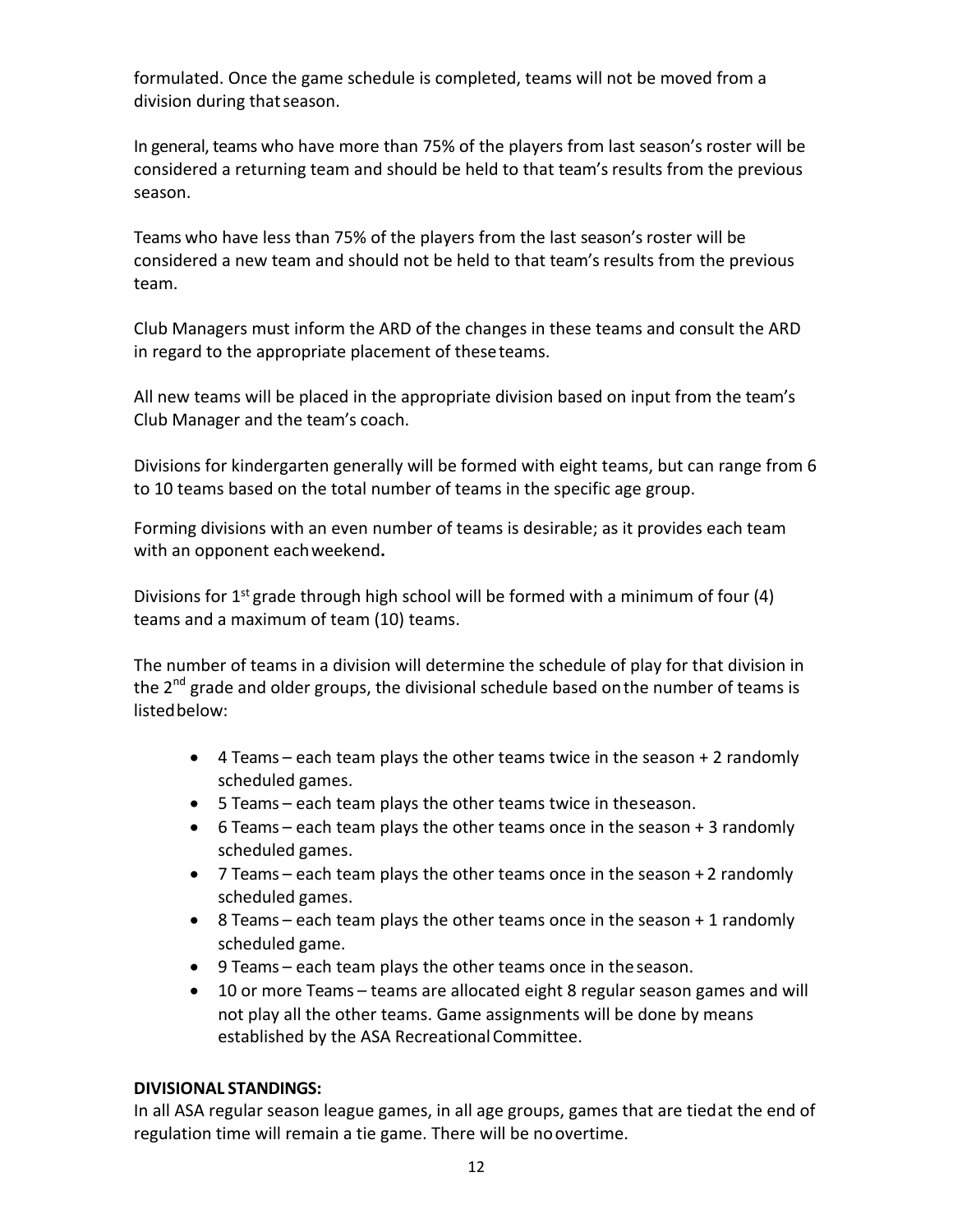For the  $3^{rd}$  grade and older groups, a team's standing in its division and the division champion will be determined by the number of points it receives based on its win/loss record during the season. Points will be awarded as follows:

- $\bullet$  3 points for a win
- 1 point for a tie
- 0 points for a loss

For  $5<sup>th</sup>$  grade and older, in the event that teams, who have played an equal number of games, are tied on points, and a separation of those teams is needed, the following tiebreaker system will be used:

- Head-to-Head (except when three teams are tied)
- Most wins during the season
- Fewest goals allowed during the season
- Best Goal Difference (goals scored goals against) in all games with a maximum goal difference of +4 or -4 for each game.
- Coin toss

 $3<sup>rd</sup>$  and  $4<sup>th</sup>$  grade do not use tiebreakers. If two or more teams are tied on points, those teams will be declared co-champions.

For all ages, if the top teams in a division have played an **unequal** number of games, and are within 3 points of each other per game in hand, then those teams will be declared cochampions. 

# **SCOREREPORTING:**

In the Kindergarten and  $1<sup>st</sup>$  grade groups, scores will not be reported, will not be published and will not be used to determine divisional placement.

In the  $2^{nd}$  and  $3^{rd}$  grade groups, during the Fall and Spring seasons, game scores will be reported (but not published), using the established score reporting procedures, for the sole purpose of properly placing teams for the next season.

In the  $4<sup>th</sup>$  grade and older groups, game scores will be reported and league standings will be published. It will be the responsibility of both teams to report the score of each game; using procedures established by the ASA.

When reporting scores, the exact score for both teams must be provided. In the published results, the score will be adjusted to show a maximum goal difference (goals for  $-$  goals against) of +4 or -4 for each game. For example: a game score of  $7 - 1$  will show in the published scores as  $5 - 1$ .

If a game score is not reported by either coach involved within two (2) weeks from the completion of the game, the score will be entered as 0-0 and neither team will receive any points for the game.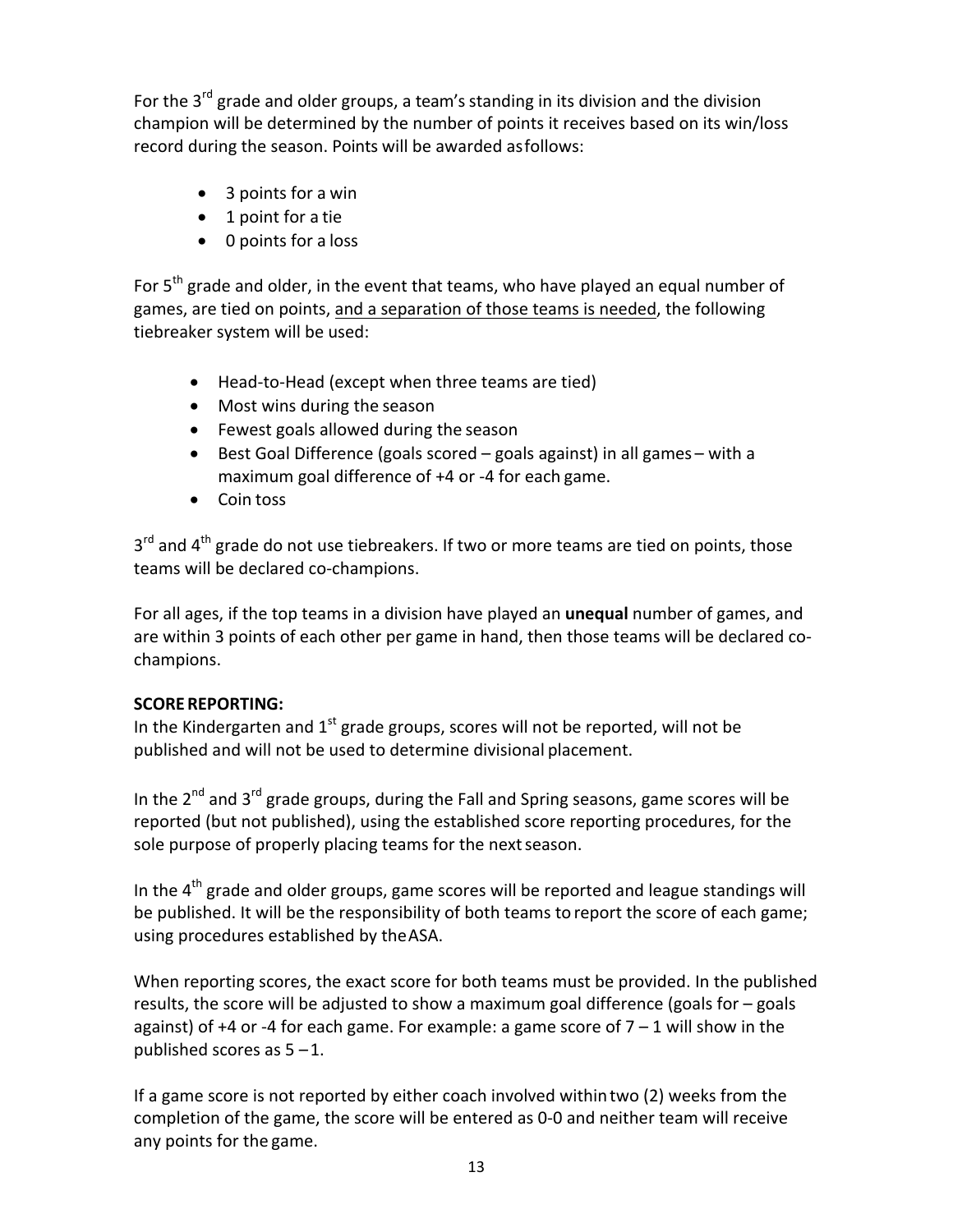In the event of disagreements on the score of the game, the ARD will communicate with the Referee Commissioner, who will communicate with the game referees, to determine the score of the game.

#### **PROMOTION/RELEGATION:**

In all circumstances, the promotion/relegation procedures will be flexible and able to be modified by the ARD and the Club Managers.

In the  $3^{rd}$  grade and older groups, at the close of each season, based on the season's standings, the two (2) teams at the bottom of a division will drop to a lower division and the two (2) teams at the top of a division will advance to a higher division. Promotion and/or relegation for a team can be amended through consultation between the ASA and a Club Manager.

Teams who have 75% or more of the players from last season's roster will be considered a returning team and should be held to that team's results from the previous season.

Teams who have less than 75% of the players from the last season's roster will be considered a new team and should not be held to that team's results from the previous team.

Club Managers must inform the ARD of the changes to these teams and consult the ARD in regard to the appropriate placement of these teams.

## **CANCELLATION OF GAMES AND PRACTICES DUE TO INCLEMENTWEATHER:**

ARL is assigned playing fields by the Arlington County Department of Parks and Recreational (DPR) and the City of Falls Church's Department of Parks and Recreation. These groups make the decision on the closure of fields and the cancellation of scheduled games and practices due to inclement weather.

If the County has closed a field due to weather or wet conditions, no games or practices may be conducted on that field.

Games that are cancelled due to weather or field conditions will be automatically rescheduled by ARL. These games will be considered regularly scheduled games and requests for changes to these games will not be accepted unless it is for an academically related school function. While ARL will make every effort to schedule each team its full allotment of games, it is possible, due to field availability, that cancelled game may not be rescheduled.

Games that are terminated by the referee due to weather conditions will follow the following procedures:

- If terminated during the  $1^{st}$  half; the game will be rescheduled by the ASA. Coaches should report to the ARD, by email, that the game was canceled by the referee.
- If terminated after the conclusion of the  $1<sup>st</sup>$  half; the game will be considered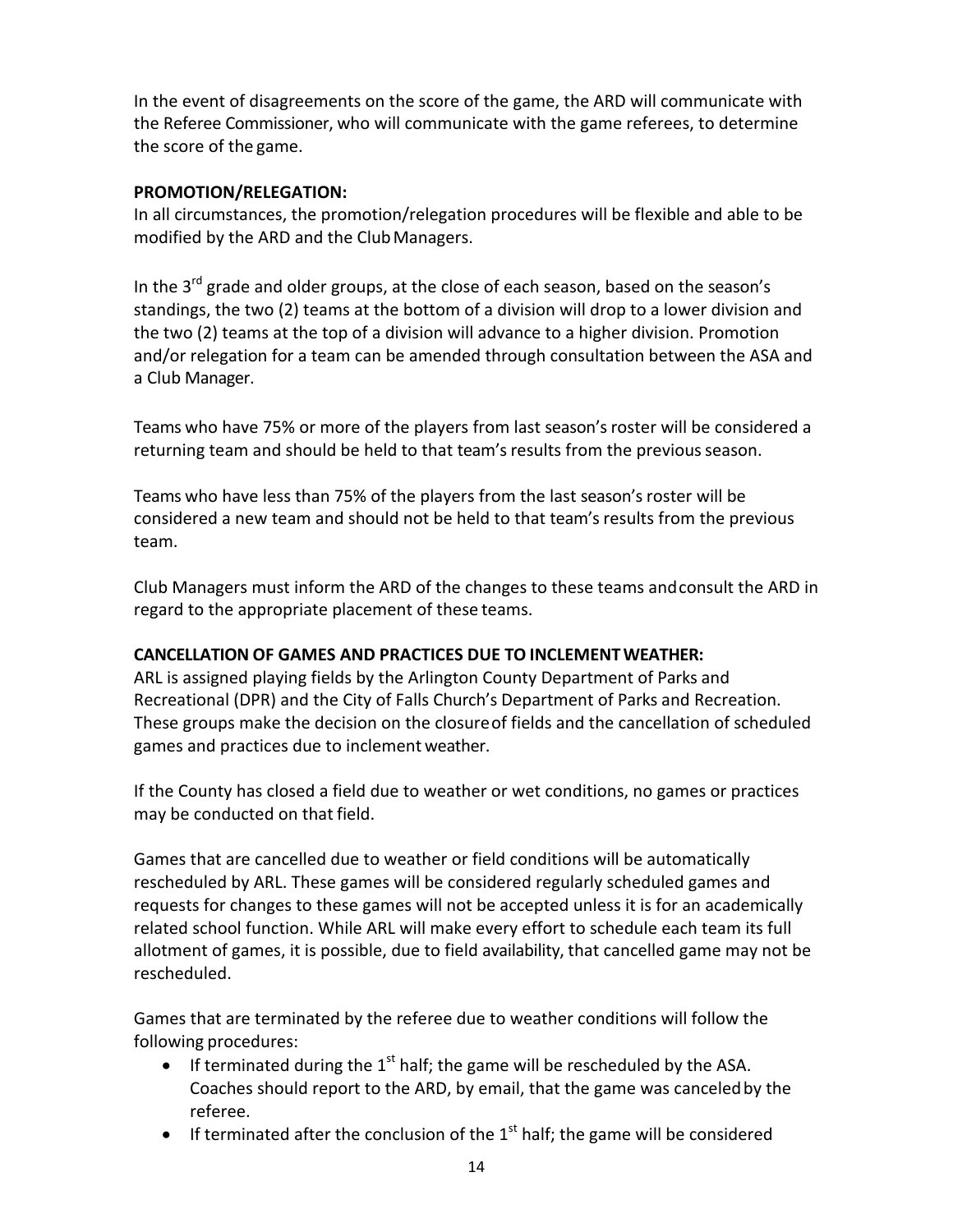complete and the score at the time of the termination will count as the final score. Coaches should report the game score, using established score reporting procedures.

To determine the status of games and practices during periods of inclement weather; please check the Arlington County Inclement Weather Line (703- 228-4715). For games and practices scheduled on fields in the City of Falls Church, the Inclement Weather Line is (703)248-5125.

Regardless of the weather conditions and field status, to ensurethe safety of the players:

- $\bullet$  It is ultimately the referee's decision to suspend or cancel a game.
- It is ultimately the coach's decision to suspend or cancel a practice.

# **GAME SCHEDULE CONFLICTS AND SPECIAL REQUESTS:**

Special requests for game schedules are not accepted.

Requests for changes to regularly scheduled games will not be accepted unless it is for an academically related school function. To request that a game be rescheduled, the Assistant Recreational Director must be notified at least ten (10) days prior to the scheduled game.

# **AUTHORITY TOCANCEL, POSTPONE OR RESCHEDULEGAMES:**

All decisions regarding the cancellation, postponement and/or rescheduling of games are the responsibility of the Assistant Recreational Director. No Coach or Club Representative shall causea game to be canceled, postponed or rescheduled.

## **PAIDCOACHES/TRAINERS:**

ARL Recreational coaches and/or parents shall not hire paid coaches or trainers for recreational teams.

ARL member clubs may arrange for paid coaches to conduct club sponsored clinics or specialized training programs. These programs should be coordinated with the Recreational Soccer Commissioner.

## **UNIFORMS and EQUIPMENT:**

For Kindergarten through  $8<sup>th</sup>$  grade, the ASA will provide a full uniform, included with the registration fee, one time during a four (4) season cycle, to each registered player. If a player requires another uniform during this time, it is available for purchase. Each player must wear the official uniform of their club for ASA league games. Older versions of a club's uniform are acceptable. In accordance with FIFA rules and for the safety of the players, all players must wear shin-guards, and may not wear anything that may potentially injure themselves or any other player. Socks must fully cover the shin-guards. No jewelry, including earrings, may be worn by players. Placing tape over piercings does not void this rule.

For the high school program, each player must wear the official uniform of their team for ARL league games. Uniforms are not provided by the league, and teams may choose the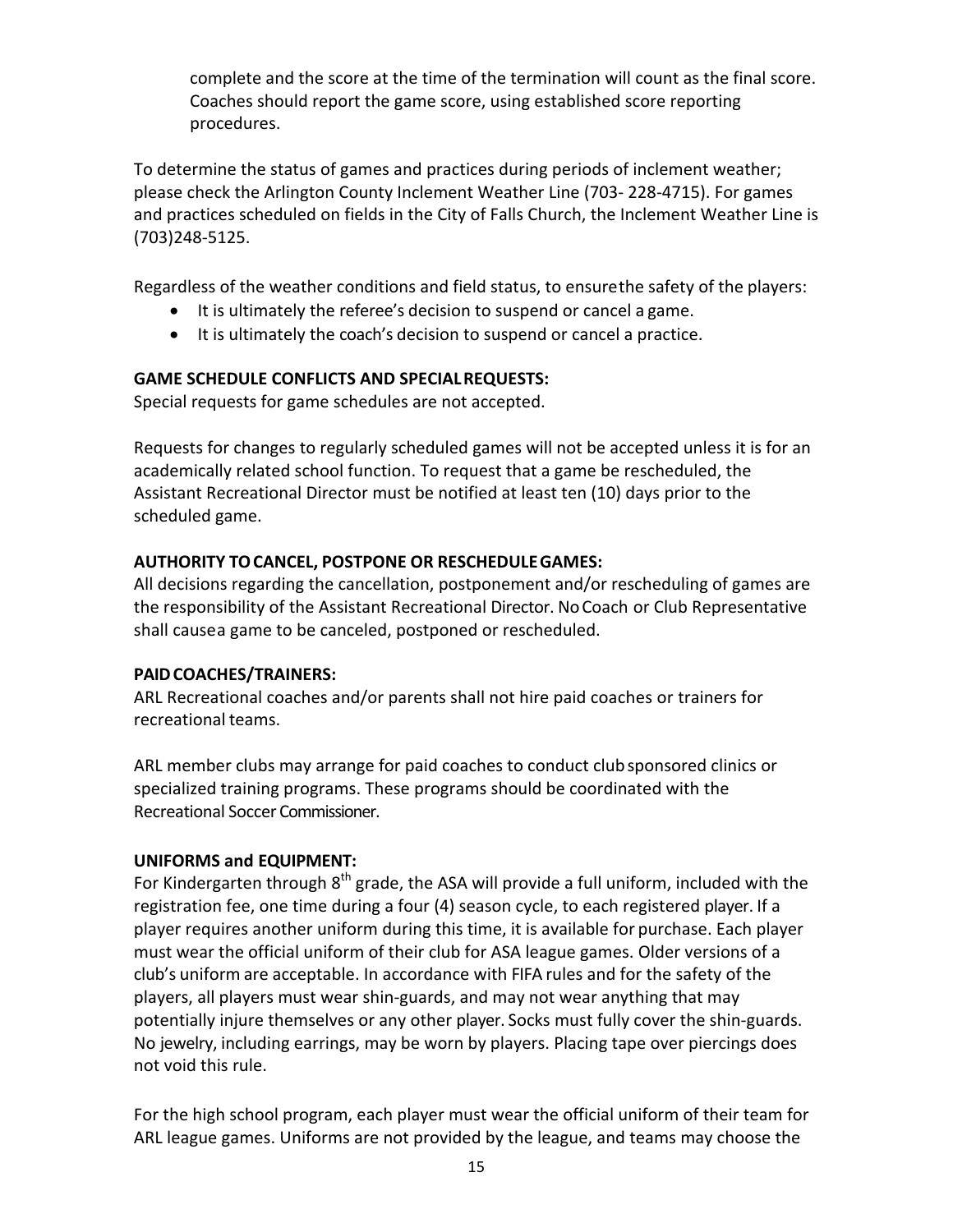uniform they wear to games. No team uniform may contain any sponsorship, picture,  $logo$ or wording that is inappropriate for youth soccer, as determined by the Recreational Committee. In accordance with FIFA rules and for the safety of the players, all players must wear shin-guards, and may not wear anything that may potentially injure themselves or any other player. Socks must fully cover the shin-guards. No jewelry, including earrings, may be worn by players. Placing tape over piercings does not void this rule.

#### **YELLOW AND REDCARDS:**

In the Kindergarten  $-2^{nd}$  grade groups, there will be no yellow or red cards issued to players. If the referee or game leader feels that a player has acted recklessly or in a dangerous manner, the referee or game leader will ask the player's coach to make a substitution for that player. The player may return to the game at a later time. There will be no suspensions or ramifications issued to the player.

In the  $3^{rd}$  through  $8^{th}$  grade divisions, the FIFA rules regarding yellow and red card will apply. Any player receiving a second yellow card, or a red card, in a game will be required to leave the game without substitution. The player's team must play short-handed for the remainder of that game. The player will also be required to sit out the next official ARL game played by the player's team. The player's team will be allowed to play that game with the full allotment of players. It will be the team coach's responsibility to enforce the sit out rule.

In the High School divisions, FIFA rules regarding yellow and red card will apply. Any player receiving a second yellow card, or a red card, in a game will be required to leave the game without substitution. The player's team must play shorthanded for the remainder of that game. The player will also be required to sit out the next official ARL game played by the player's team. Any player who receives a red card for fighting will be required to sit out their team's next official two games. The player's team will be allowed to play those games with the full allotment of players. It will be the team coach's responsibility to enforce the sit out rule.

In the event a rostered player who is not currently one of the established players on the field enters the field to participate in a brawl, the team of that player will immediately forfeit the game, and the offending player(s) will receive a straight red card for fighting.

Team coaches will be required to report any player who is ejected from a game (2 yellow cards or a red card) with the game score report.

A player receiving a red card may be subject to additional penalties imposed by ARL staff, the ARL Recreational Committee, the ARL Board of Directors and/or their established subgroups.

Referees for all ARL games will be instructed that, if the behavior of a coach, assistant coach or spectator, in the opinion of the referee, violates the ASA Code of Conduct, the referee may show that person a red card and require the person to leave the playing area before the game continues. Failure to comply with the referee's instructions will be cause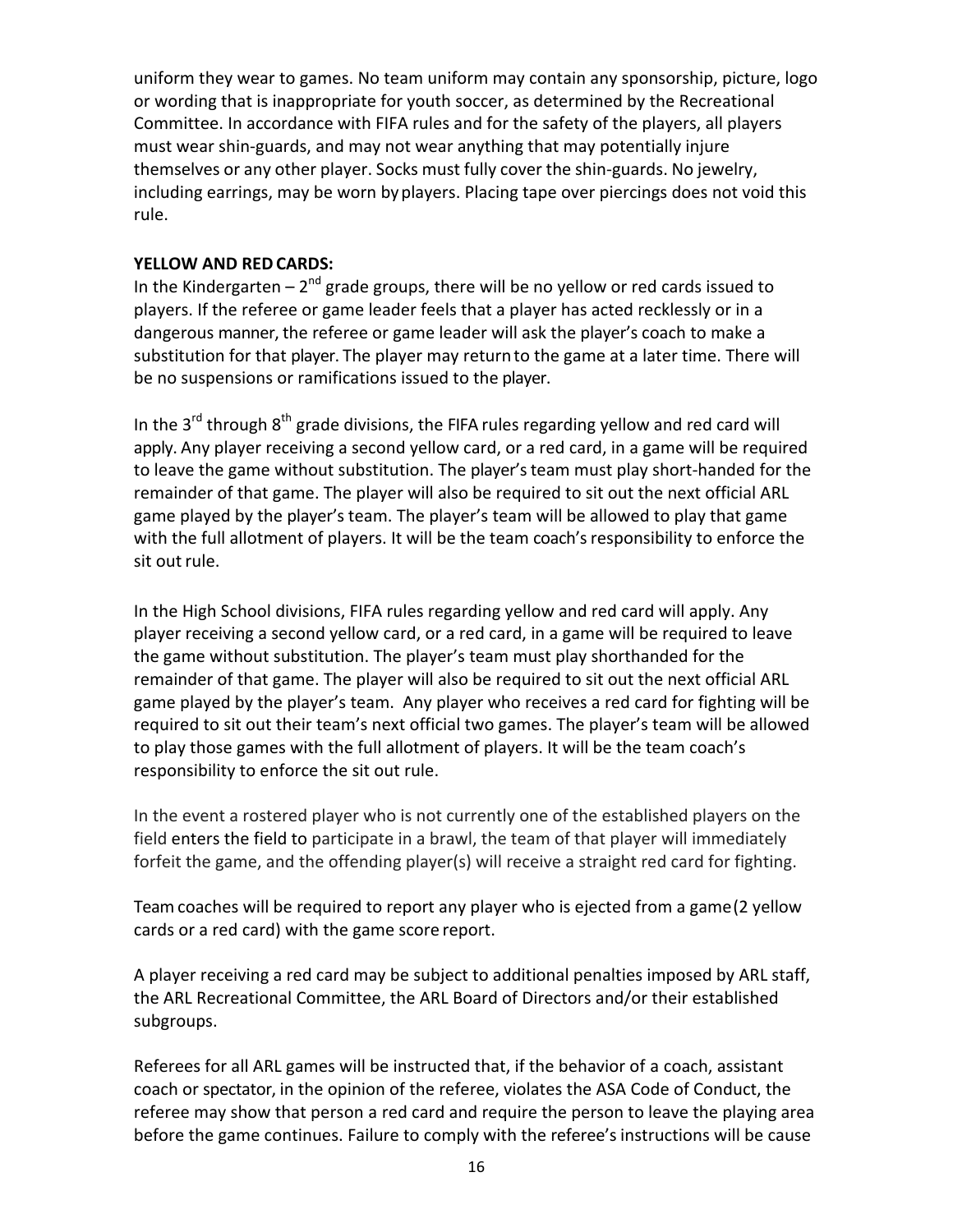to terminate the game (see also: Conduct of Adults; Conduct of Coaches).

## **DECISIONS:**

Any questions or situations not covered by these rules or interpretation thereof shall be referred to the ARL Recreational Committee and the Recreational Soccer Commissioner. All major rules changes may require approval by the ARL Board of Directors.

#### **OFFICIAL COMPLAINTS AND PROTESTS:**

All complaints concerning behavior must be put in writing and sent to the Rec Soccer Commissioner. 

No protest will be permitted on game situations involving "Referee Judgment" calls. Only protests involving player eligibility and/or refusal of the referee to follow established ARL Rules are permitted.

Protests involving player eligibility, refusal of the referee to follow established ARL rules, or other issues such as opposing coach/team behavior, must be submitted in writing (email is OK) by a person serving in an official capacity as a team coach or club manager.

Procedure for filing a protest:

- Protests must be submitted to the ARL Rec Commissioner and the Club Manager of the opposing team from the originating Club Manager within forty- eight (48) hours after a game has been completed. An email of the notice to protest is acceptable, however it will not be considered valid until the written documentation is received in the ASA office.
- The supporting materials for all protests must be submitted in writing or email, signed by both the protesting coach and the Club Manager to make the protest valid. An electronic version should be submitted to the opposing Club Manager at the same time.
- The opposing team's Club Manager shall have an additional forty-eight (48) hours upon receipt of the initial protest, to respond to the protest.
- Once a protest or response has been delivered, no further contact with ARL personnel will be permitted regarding the protest.
- Receipt of the protest documentation will be confirmed to all parties and submitted to the ARL Rec Rules & Discipline Committee for action. This committee will contain a minimum of three (3) people, will establish necessary administrative policies and will report to the Recreational Committee.
- The procedures set forth in this rule are to be considered jurisdictional and the protest of a game result not complying with these procedures may be rejected.

**CONDUCT OF ADULTS** (and others in attendance at games or otherARL events): The conduct of adults should be examples of good sporting behavior. Their behavior should set an example for all players of ARL. ARL will not tolerate conduct that may be interpreted as poor sporting behavior by coaches, parents or other adults. It is the responsibility of the team coach to maintain and enforce appropriate conduct of adults during games and practices. Examples of inappropriate conduct are: